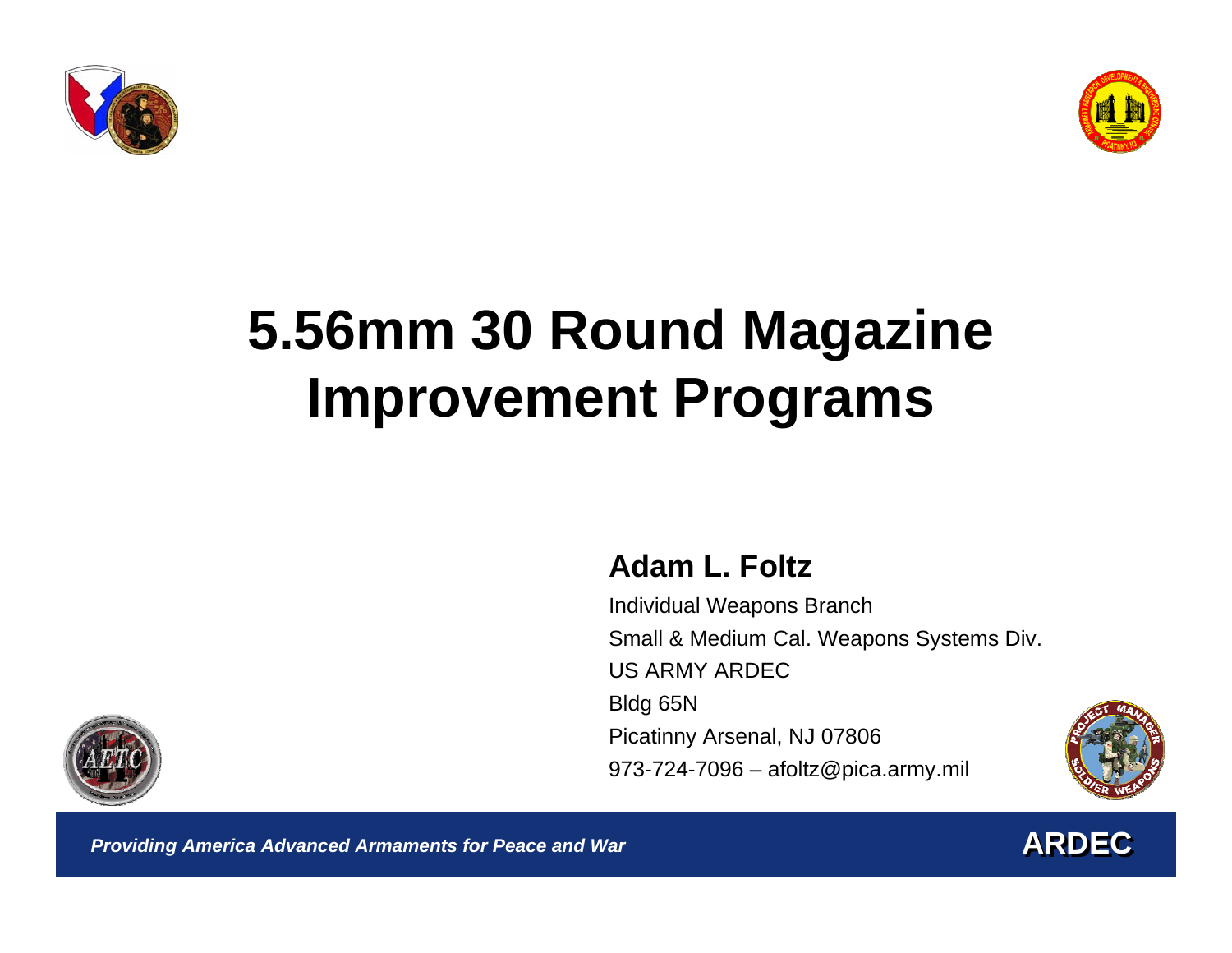

### **5.56mm 30 Round Magazine Improvement Programs**



### • **OBJECTIVE**

• Enhance the performance, reliability, durability, and manufacturability of the current 5.56mm 30 round magazine

#### • **Short Term Solution**

• Improved follower and spring for current 30rd magazine

### • **Long Term Solution**

- Redesigned composite magazine
- **Inspection Tool** 
	- Magazine feed lips inspection tool



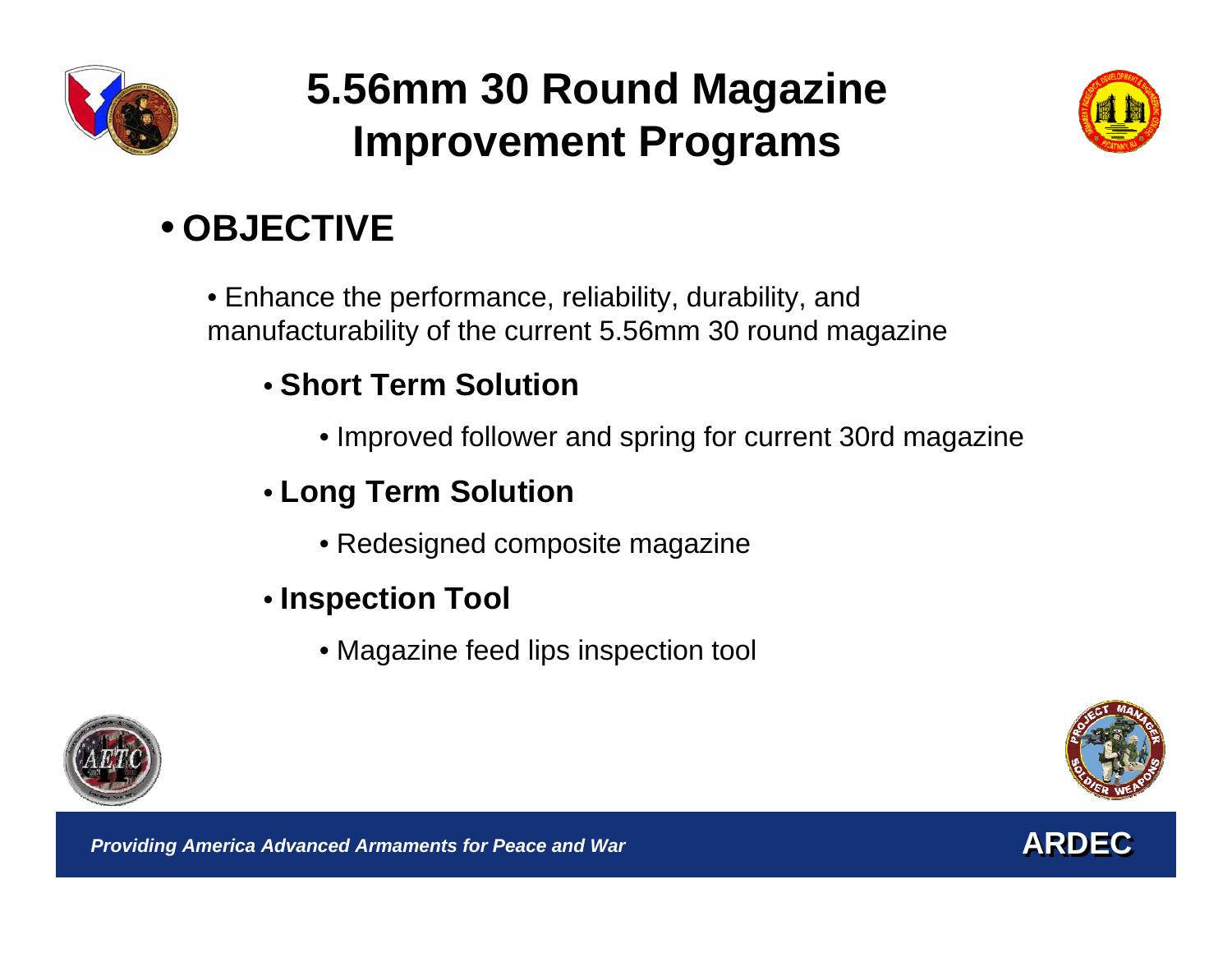



# **Improved Follower and Spring**





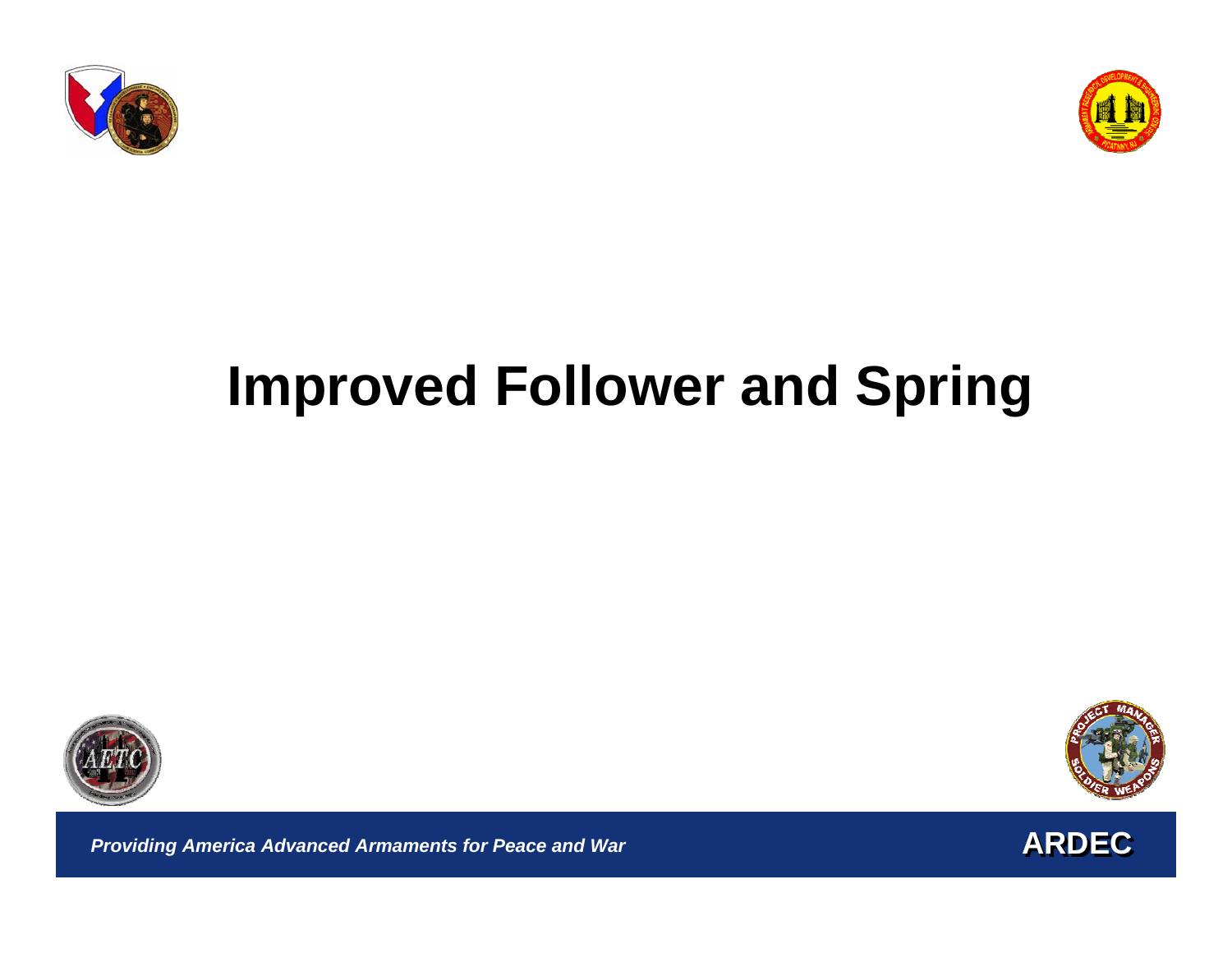



### • **Design Description**

• Improved follower – modified leg characteristics and improved interface with magazine housing profile to create a stabilized flow of follower/cartridges

- Improved Spring wider coil base creates uniform force distribution and prevents follower jamming
- Drop in replacement economical and logistically supportable







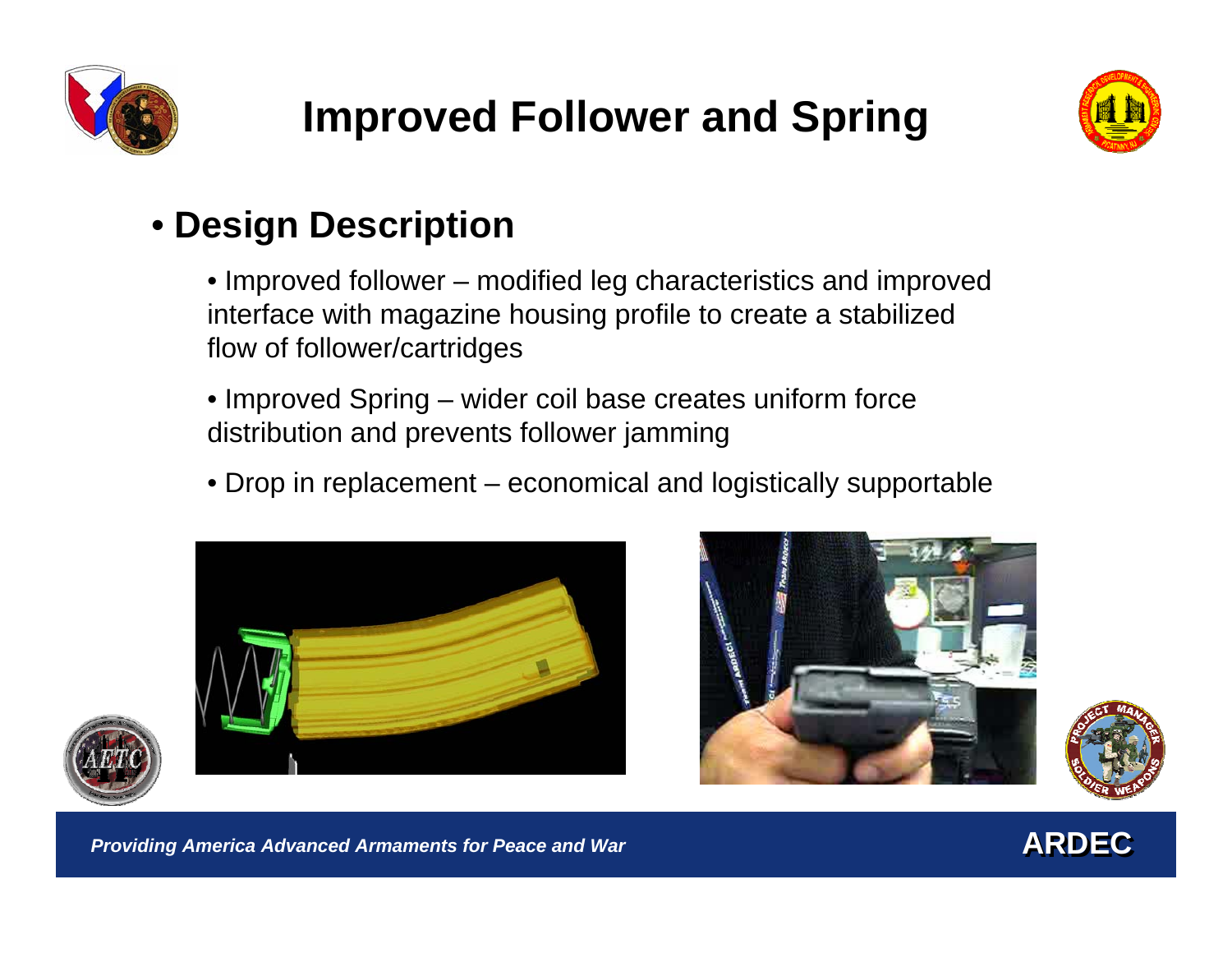

## **Improved Follower and Spring**



#### • **Program Summary:**

- Redesign **3Q04**  • Prototype Delivery **1Q05** • Prototype Evaluation **1Q05** • Prototype Test **2Q05** • Safety Release **2Q05** • User Evaluation **3Q05 (Ft. Benning)**
	- DCO 2-47 identified bad magazines from BRM training week
		- Replaced springs/followers from bad magazines with improved springs/followers - **No malfunctions**
- Technical Test**1Q06 - 3Q06 (Aberdeen Proving Ground)**
- Complete and Staff ECP **1Q07**
- Available in Supply **3Q07**





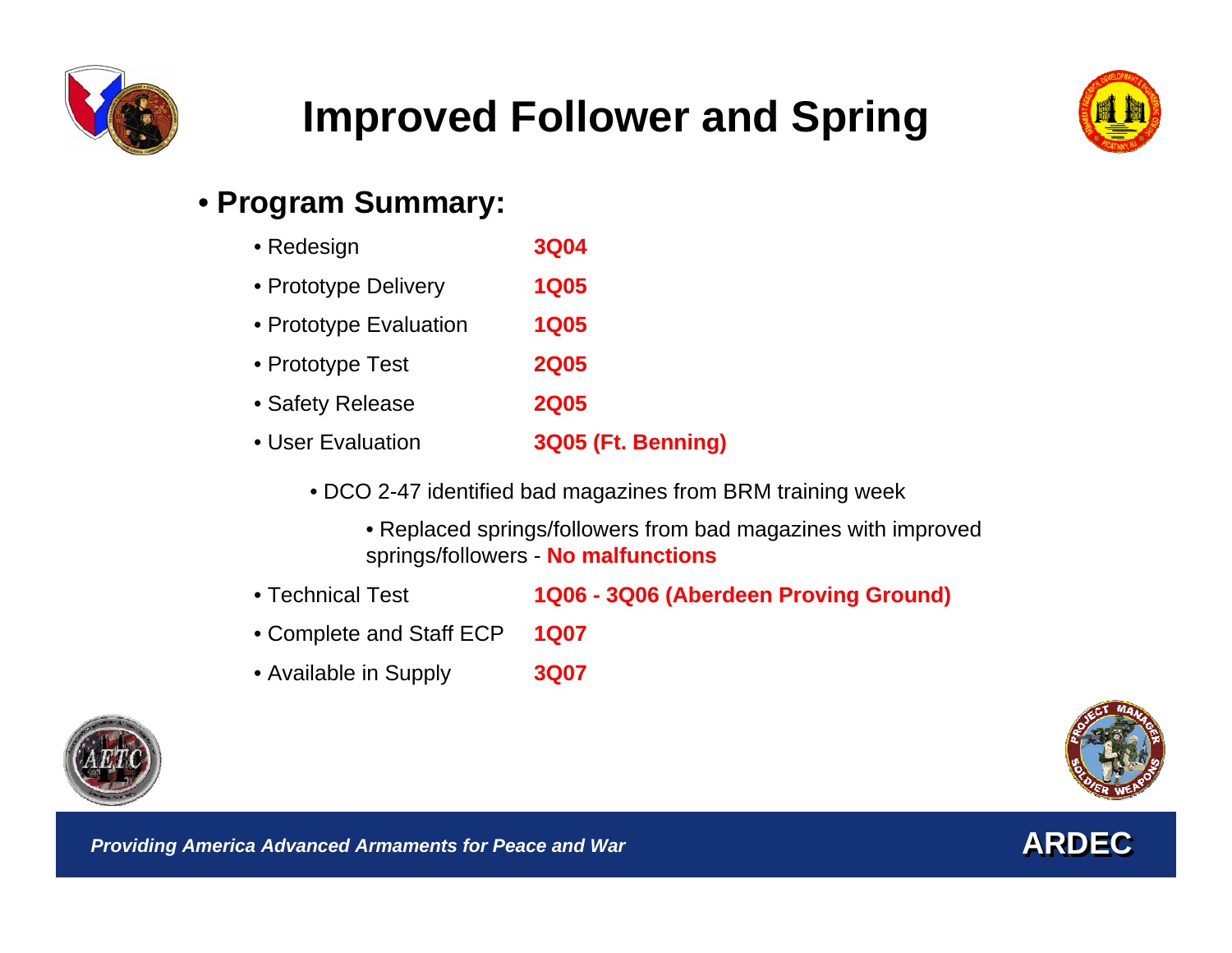



#### • **Impact/Benefits**

• Higher reliability and improved mean time between essential function failures, increased mission readiness

- Fewer demands for replacements
- Easier assembly/disassembly
- Estimated 5 year ROI 16.0, and 10 year ROI 32.2



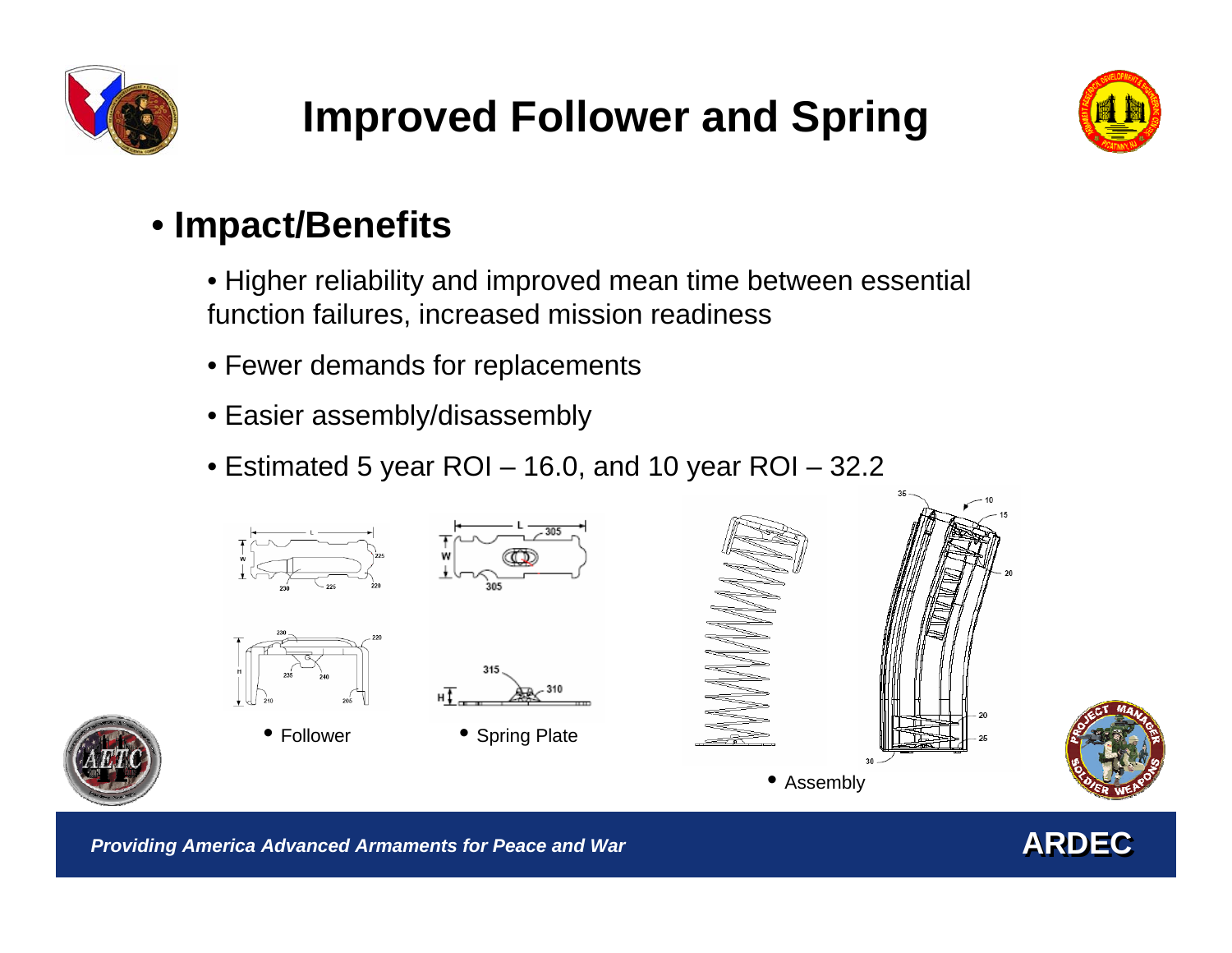







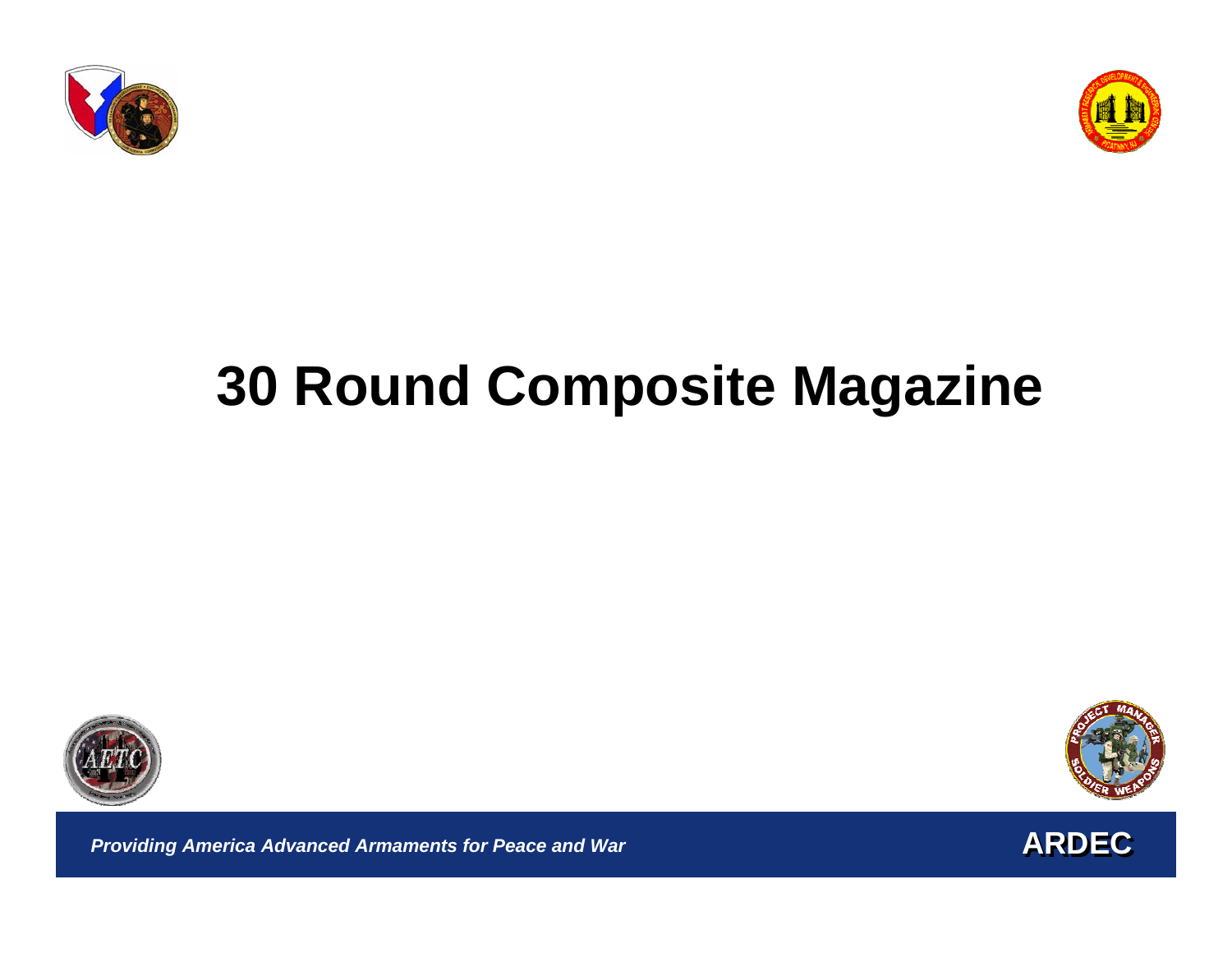



### • **Design Description**

- Redesigned magazine box profile, follower, spring, and implementation of a new housing material (Injection molded)
- Improved Profile continuous radius/smoother profile to create uniform flow path
- Improved Spring wider coil base creates uniform force distribution and prevents follower jamming









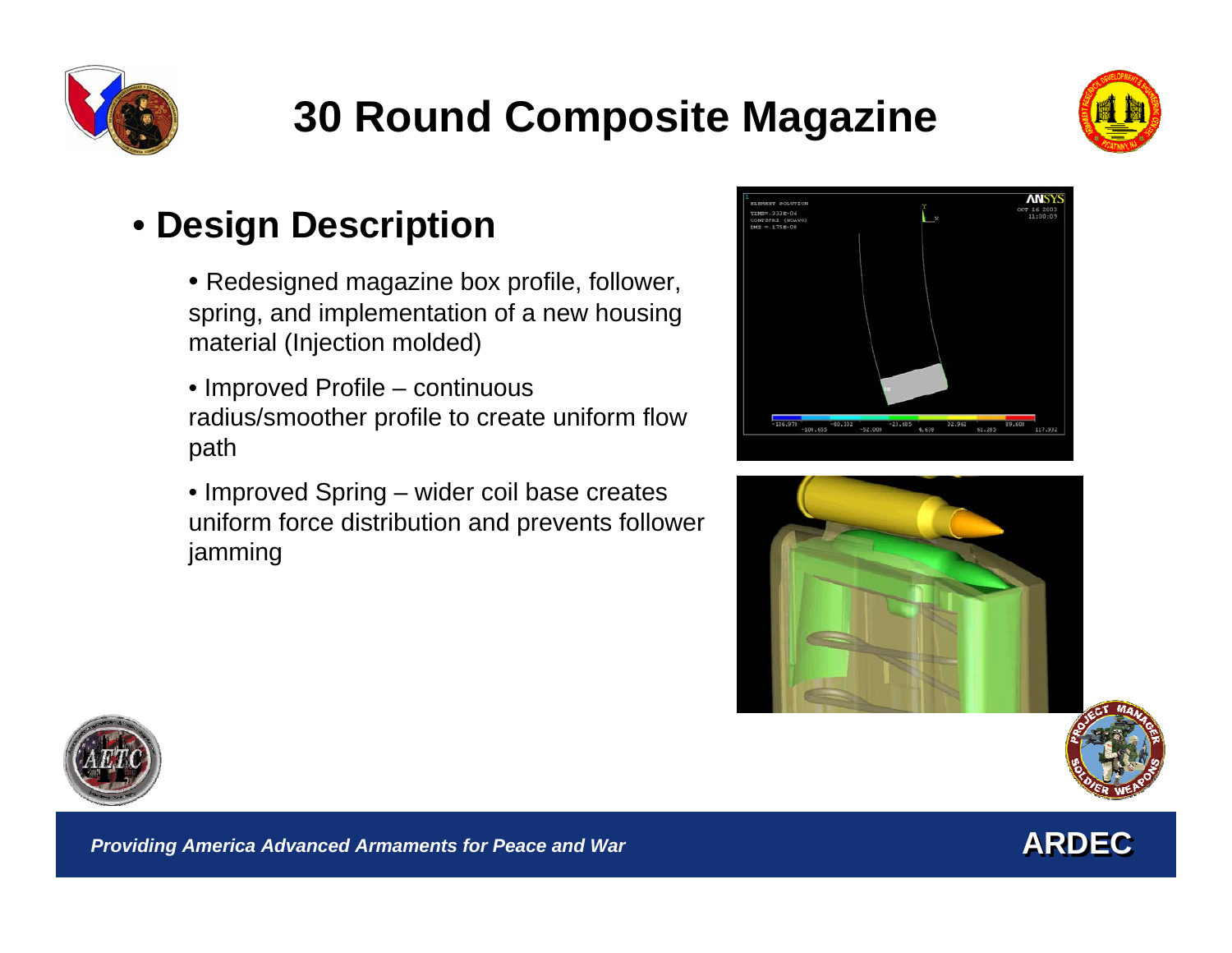



#### • **Program Summary:**

| • Housing Profile Design               | 4Q04                                                                                                        |
|----------------------------------------|-------------------------------------------------------------------------------------------------------------|
| • Material Evaluation                  | 4Q04 (150+ materials considered, 4 selected for evaluation)                                                 |
| • Redesigned Follower/Spring           | <b>1Q05</b>                                                                                                 |
| • 2 <sup>nd</sup> Generation Prototype | <b>2Q05</b>                                                                                                 |
| • Material Evaluation                  | 2Q05 (Down select to 2 materials)                                                                           |
| • Final Design Changes                 | 3Q05 (Modified mold for material correction, Improved<br>bottom plate interface, Removed reflective finish) |
| • Prototype Test                       | 4Q05 (Function Test, Drop Test)                                                                             |
| Mational 4 (Dloch)                     |                                                                                                             |

Material 1 (Black) Ambient: 8 drops – no failures (-50F): 8 drops – no failures

Material 2 (Transparent) Ambient: 8 drops – no failures  $(-50F)$ : 8 drops – hairline crack on  $6<sup>th</sup>$  drop, magazine fired, no stoppages

• Technical Test

- **1Q06 - 3Q06 (Aberdeen Proving Ground)**
- Available in Supply **4Q07**





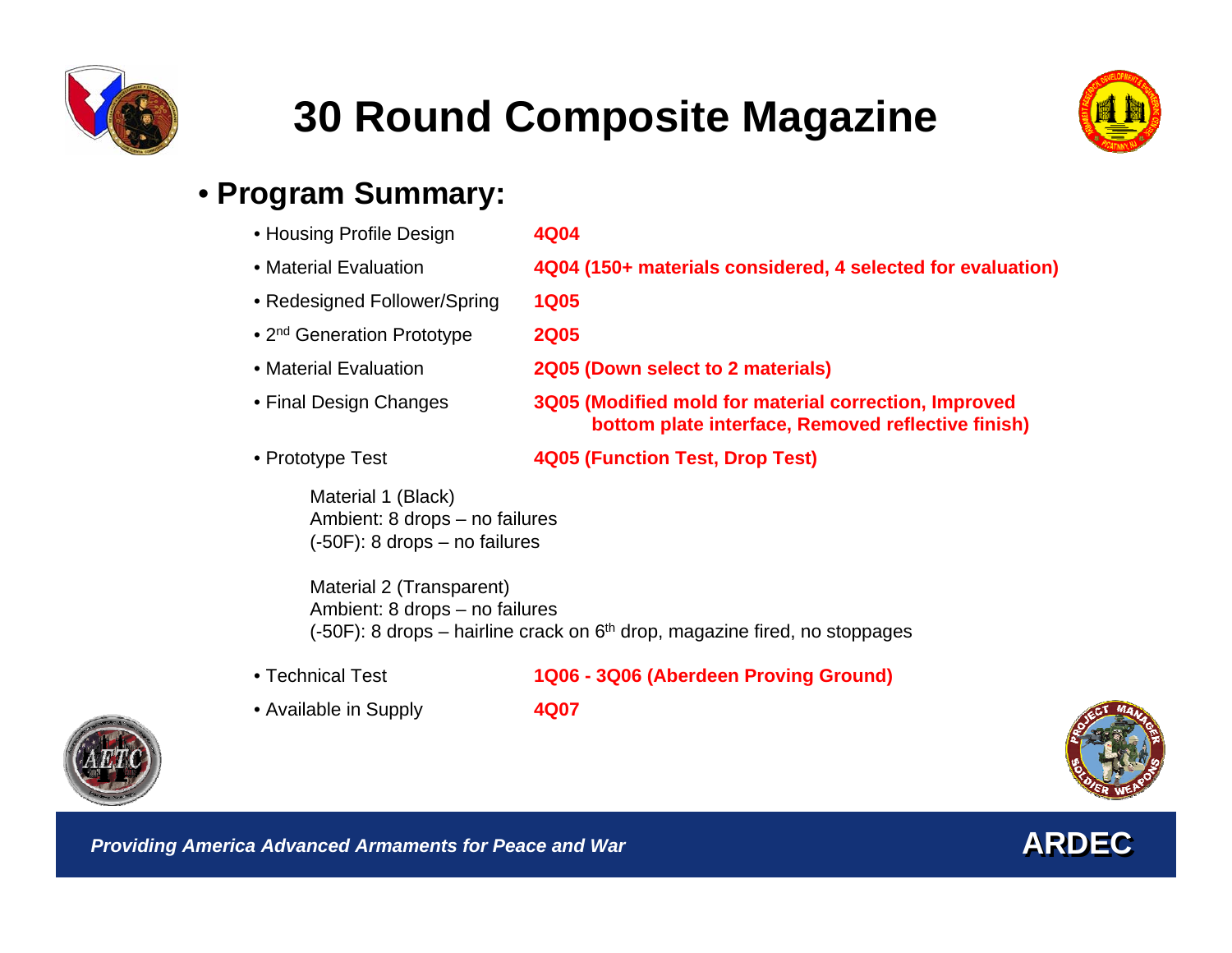

### **Composite Magazine**



### • **Impact/Benefits**

- Higher reliability, improved mean time between essential function failures, increased mission readiness
- Commercially available materials, eliminate need for coatings
- Manufacturability / Cost
- Easier assembly/disassembly method
- Improved interface with magazine well
- Transparent material will allow for round count identification



• Transparent (Smoke Tint)



• Black





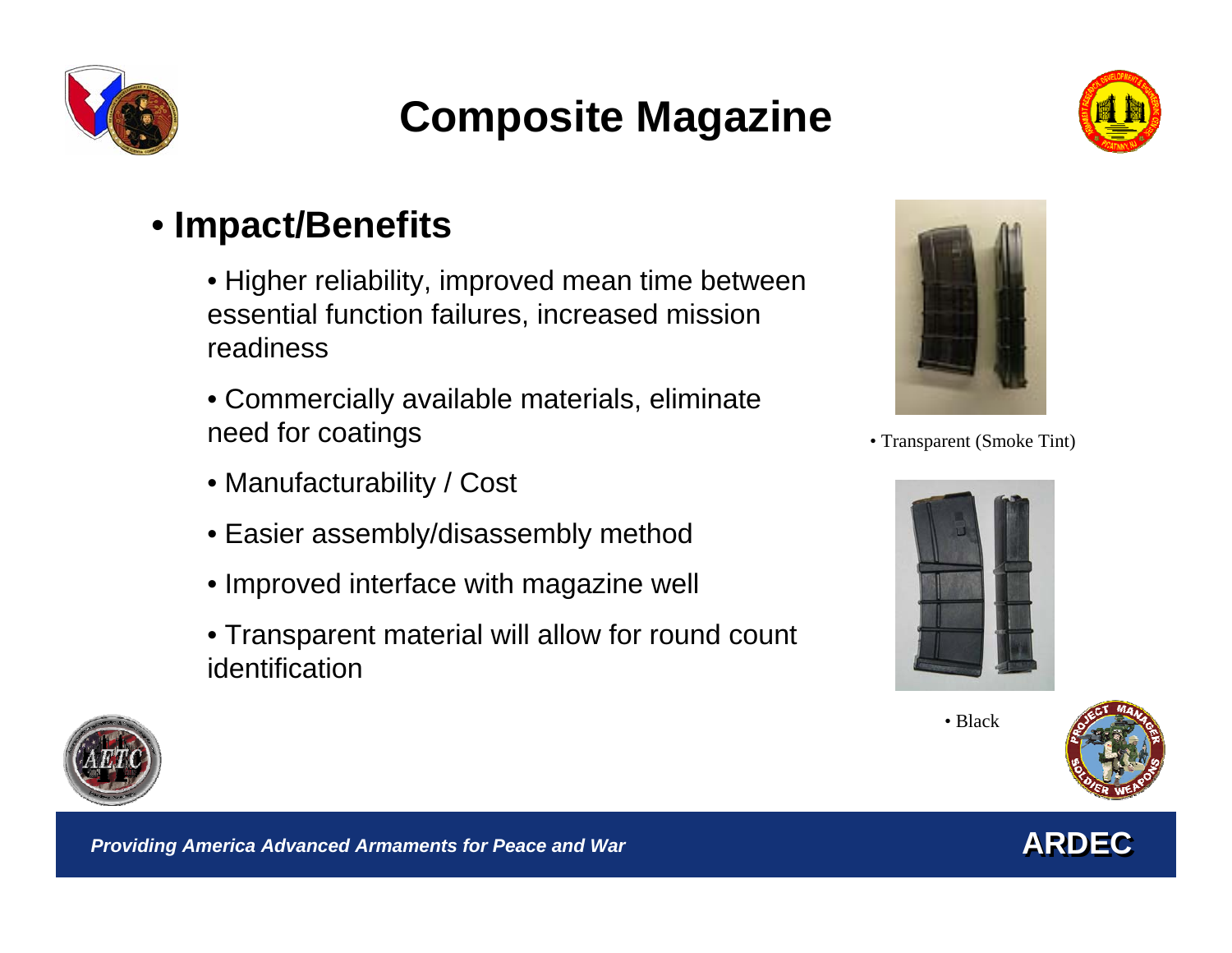

### **Composite Magazine**





- **1st Generation Composite Magazine Standard Aluminum Magazine**
	-



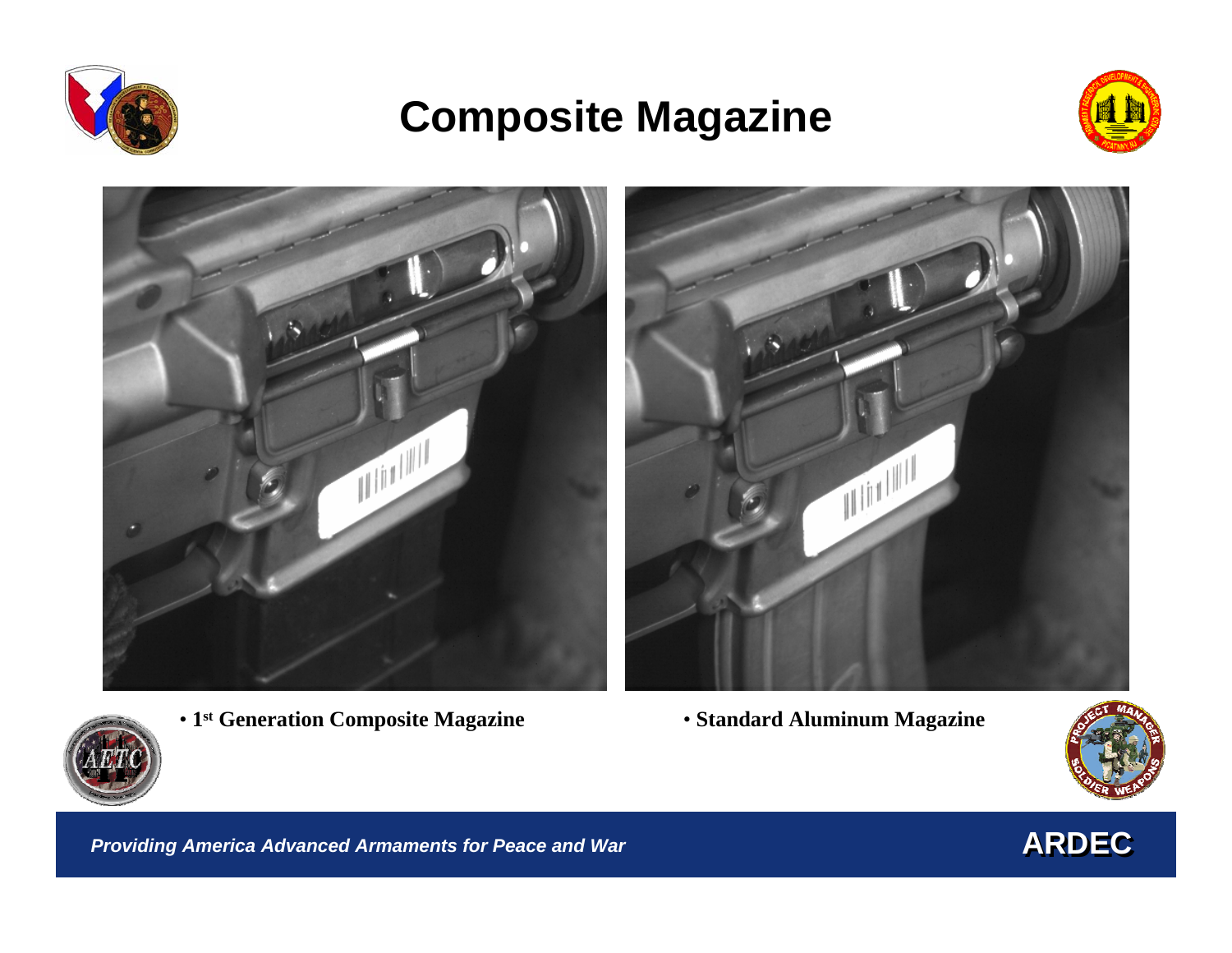



- **Technical Test (APG)** 
	- •**Tests to be Completed:**
	- Initial Inspection
	- Reliability/Durability (M16/M4/M249)
	- High/Low Temperature
	- Salt/Fog
	- Rough Handling
	- Sand/Dust/Mud
	- Chemical Compatibility
- Immersion
- Ammunition Compatibility
- Accessory Compatibility
- 28 Day Storage
- Solar Radiation
- Temperature Shock
- Trans. Vibration





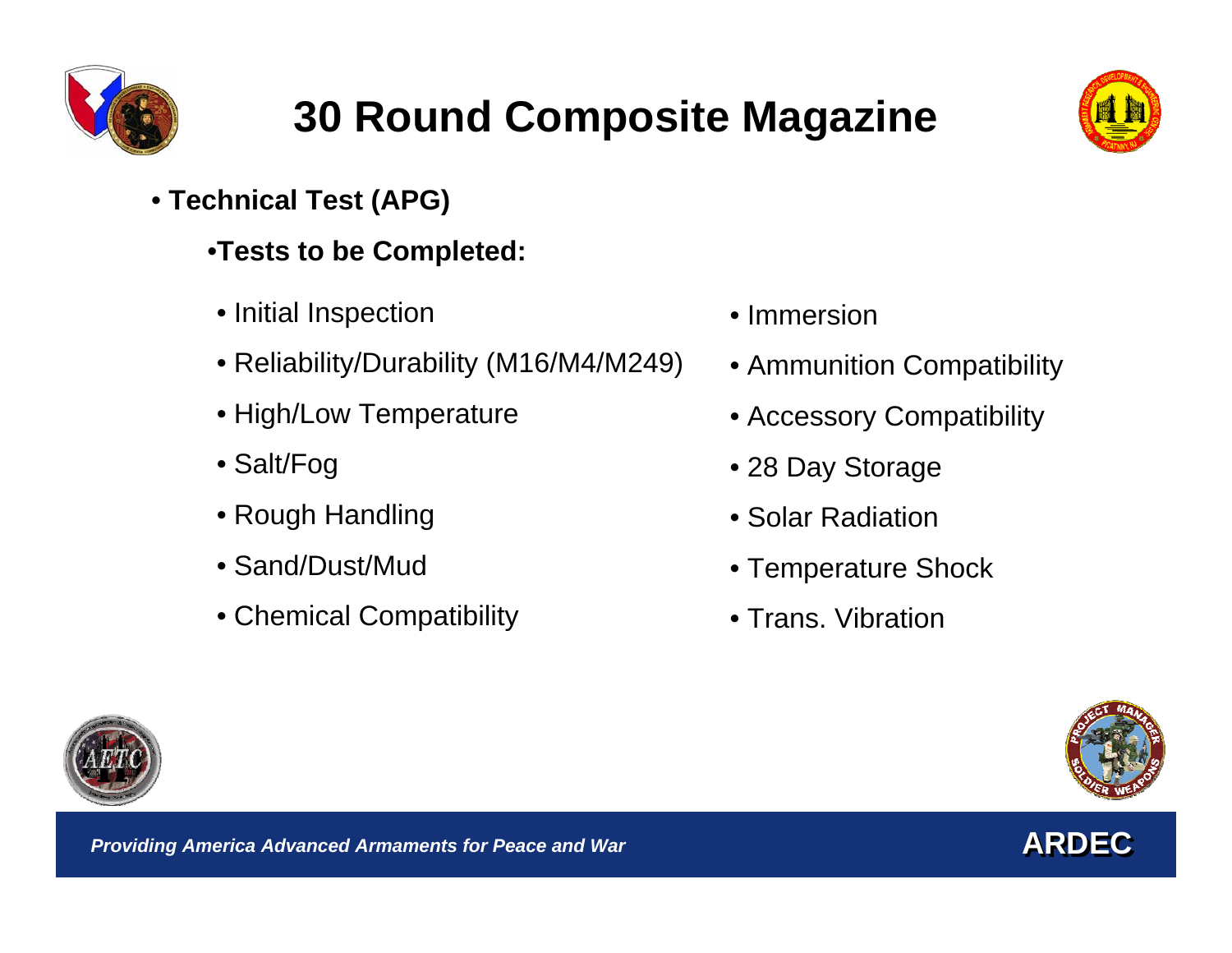



# **Magazine Feed Lips Inspection Tool**





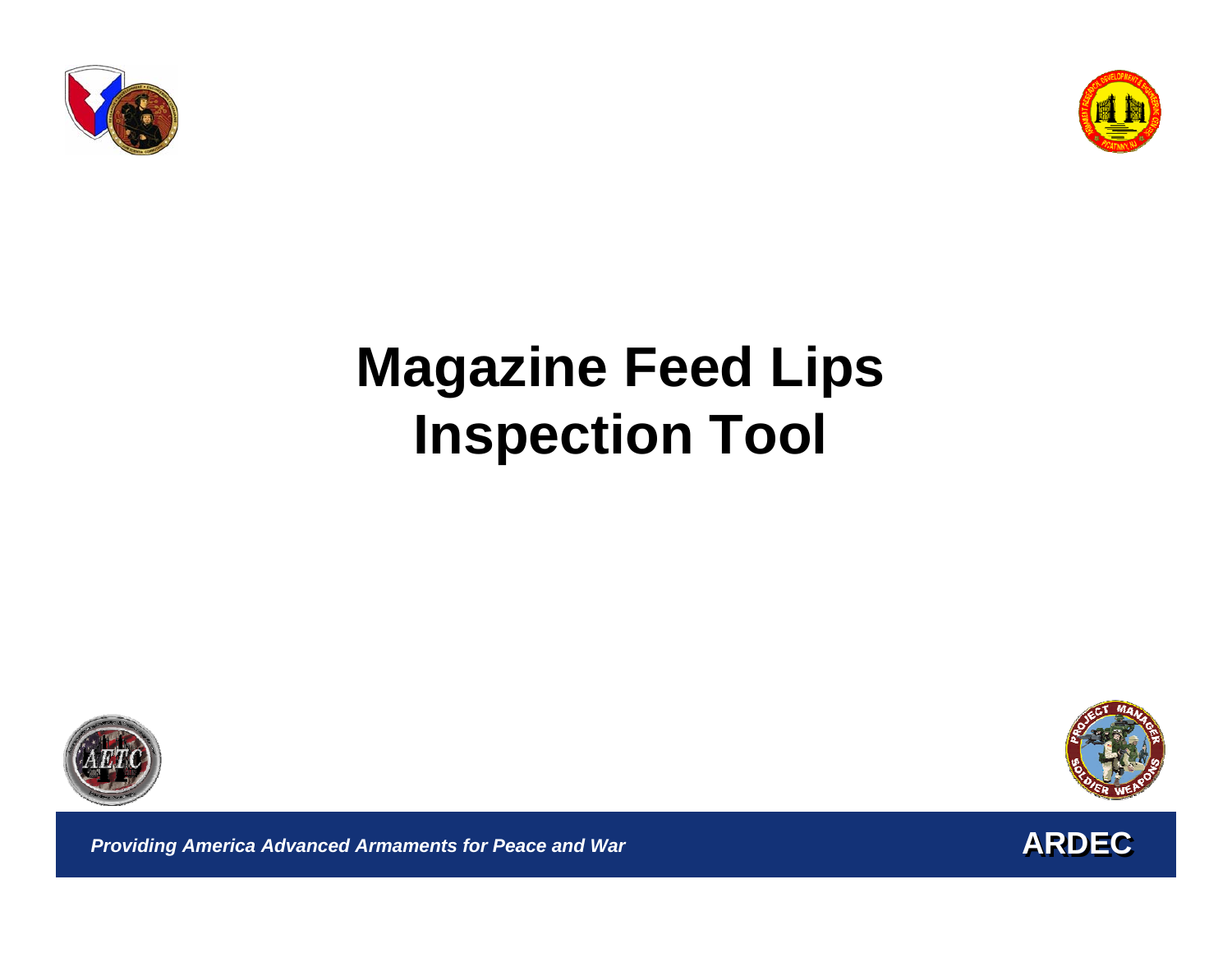



### • **Design Description**

- Designed to check Max/Min tolerance associated with 30 round magazine feed lips
- T-shaped GO/NO-GO tool
- Initiated by sliding tool against magazine groove contour